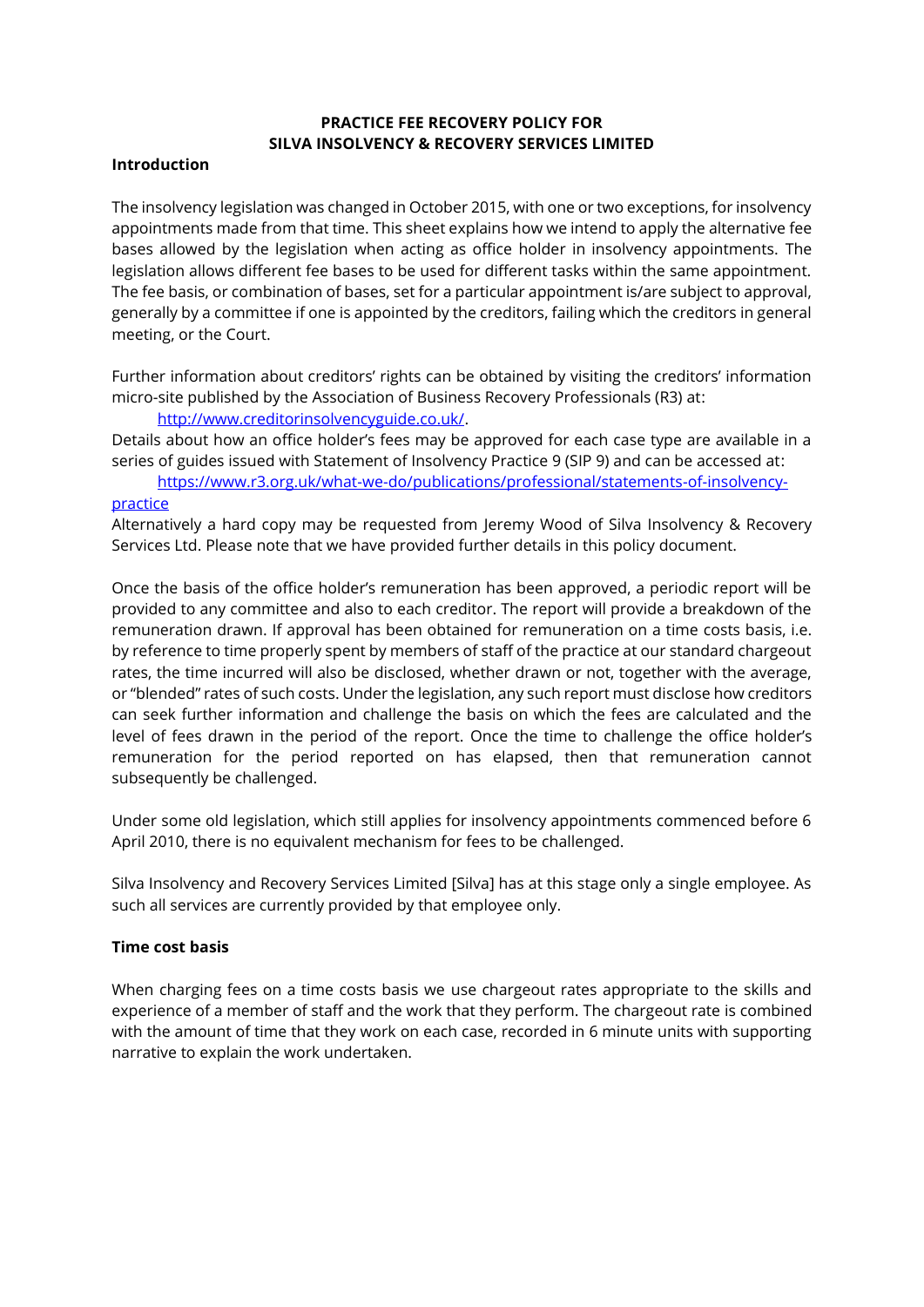Each assignment contains tasks which demand a range of skills. Those tasks which require most skills, knowledge and experience are graded '1'. Professional activities which require less experience are graded '2' and non-professional work is graded '3'. The sole staff member will do all tasks but chargeout rates will vary depending on the grade of the work being conducted. [Should new members of staff be retained to work on Silva cases their work will be graded and charged in a way that is consistent with the above policy.]

# **Chargeout Rates**

| Grade         | Grade of staff | <b>Example activities</b> | Current rate    | Previous rate   |
|---------------|----------------|---------------------------|-----------------|-----------------|
|               |                |                           | (from 1/1/2022) | (from 1/1/2021) |
|               |                |                           | £/hour          | £/hour          |
|               | Insolvency     | advising,<br>meetings,    | 285             | 275             |
|               | Practitioner   | decision making           |                 |                 |
| $\mathcal{P}$ | Professional   | calculations, data input, | 150             | 145             |
|               |                | cashiering                |                 |                 |
| 3             | Non-           | secretarial               | 55              | 55              |
|               | professional   |                           |                 |                 |

Where necessary and appropriate, members of staff from other departments of the practice will undertake work on a case. They will be charged at their normal chargeout rate for undertaking such work.)

These chargeout rates charged are reviewed on 1 January each year and are adjusted to take account of inflation and the firm's overheads.

Time spent on casework is recorded directly to the relevant case using a computerised time recording system and the nature of the work undertaken is recorded at that time. The work is generally recorded under the following categories:

- Administration and planning
- **Investigations**
- Realisation of assets
- **Creditors**
- **Trading**
- Case specific matters

In cases where we were appointed prior to 1 October 2015, most of our fees were recovered on a time costs basis and appropriate authority was obtained from the creditors or the committee as set down in the legislation.

The legislation changed on 1 October 2015 and on new appointments we may seek time costs for all categories of work.

When we seek time costs approval we have to set out a fees estimate. That estimate acts as a cap on our time costs so that we cannot draw fees of more than the estimated time costs without further approval from those who approved our fees. When seeking approval for our fees, we will disclose the work that we intend to undertake, the hourly rates we intend to charge for each part of the work, and the time that we think each part of the work will take. We will summarise that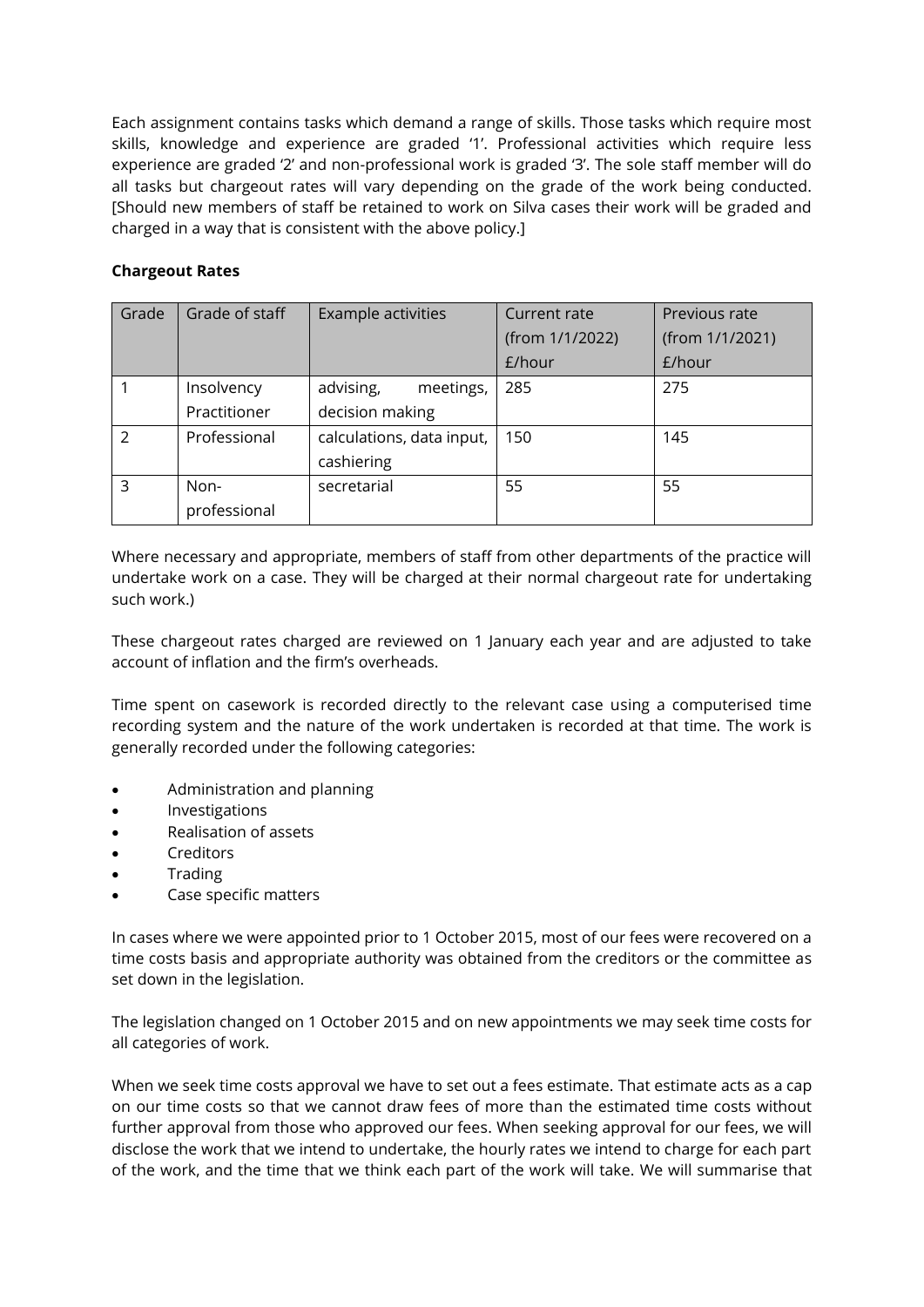information in an average or "blended" rate for all of the work being carried out within the estimate. We will also say whether we anticipate needing to seek approval to exceed the estimate and, if so, the reasons that we think that may be necessary.

The disclosure that we make should include sufficient information about the insolvency appointment to enable you to understand how the proposed fee reflects the complexity (or otherwise) of the case, any responsibility of an exceptional kind falling on the office holder, the effectiveness with which the office holder has carried out their functions, and the value and nature of the property with which the office holder has to deal.

If we subsequently need to seek authority to draw fees in excess of the estimate, we will say why we have exceeded, or are likely to exceed the estimate; any additional work undertaken, or proposed to be undertaken; the hourly rates proposed for each part of the work; and the time that the additional work is expected to take. As with the original estimate, we will say whether we anticipate needing further approval and, if so, why we think it may be necessary to seek further approval.

#### **Percentage basis**

The legislation allows fees to be charged on a percentage of the value of the property with which the office holder has to deal (realisations and/or distributions). Different percentages can be used for different assets or types of assets. In cases where we were appointed prior to 1 October 2015, most of our fees were recovered on a time costs basis and appropriate authority was obtained from the creditors or the committee as set down in the legislation. The legislation changed on 1 October 2015 and we now seek remuneration on a percentage basis more often. A report accompanying any fee request will set out the potential assets in the case, the remuneration percentage proposed for any realisations and the work covered by that remuneration, as well as the expenses that will be, or are likely to be, incurred. Expenses can be incurred without approval, but must be disclosed to help put the remuneration request into context.

The percentage approved in respect of realisations will be charged against the assets realised, and where approval is obtained on a mixture of bases, any fixed fee and time costs will then be charged against the funds remaining in the liquidation after the realisation percentage has been deducted.

The disclosure that we make should include sufficient information about the insolvency appointment to enable you to understand how the proposed fee reflects the complexity (or otherwise) of the case, any responsibility of an exceptional kind falling on the office holder, the effectiveness with which the office holder has carried out their functions, and the value and nature of the property with which the office holder has to deal.

If the basis of remuneration has been approved on a percentage basis then an increase in the amount of the percentage applied can only be approved by the committee or creditors (depending upon who approved the basis of remuneration) in cases where there has been a material and substantial change in the circumstances that were taken into account when fixing the original level of the percentage applied. If there has not been a material and substantial change in the circumstances then an increase can only be approved by the Court.

## **Fixed fee**

The legislation allows fees to be charged at a set amount. Different set amounts can be used for different tasks. In cases where we were appointed prior to 1 October 2015, most of our fees were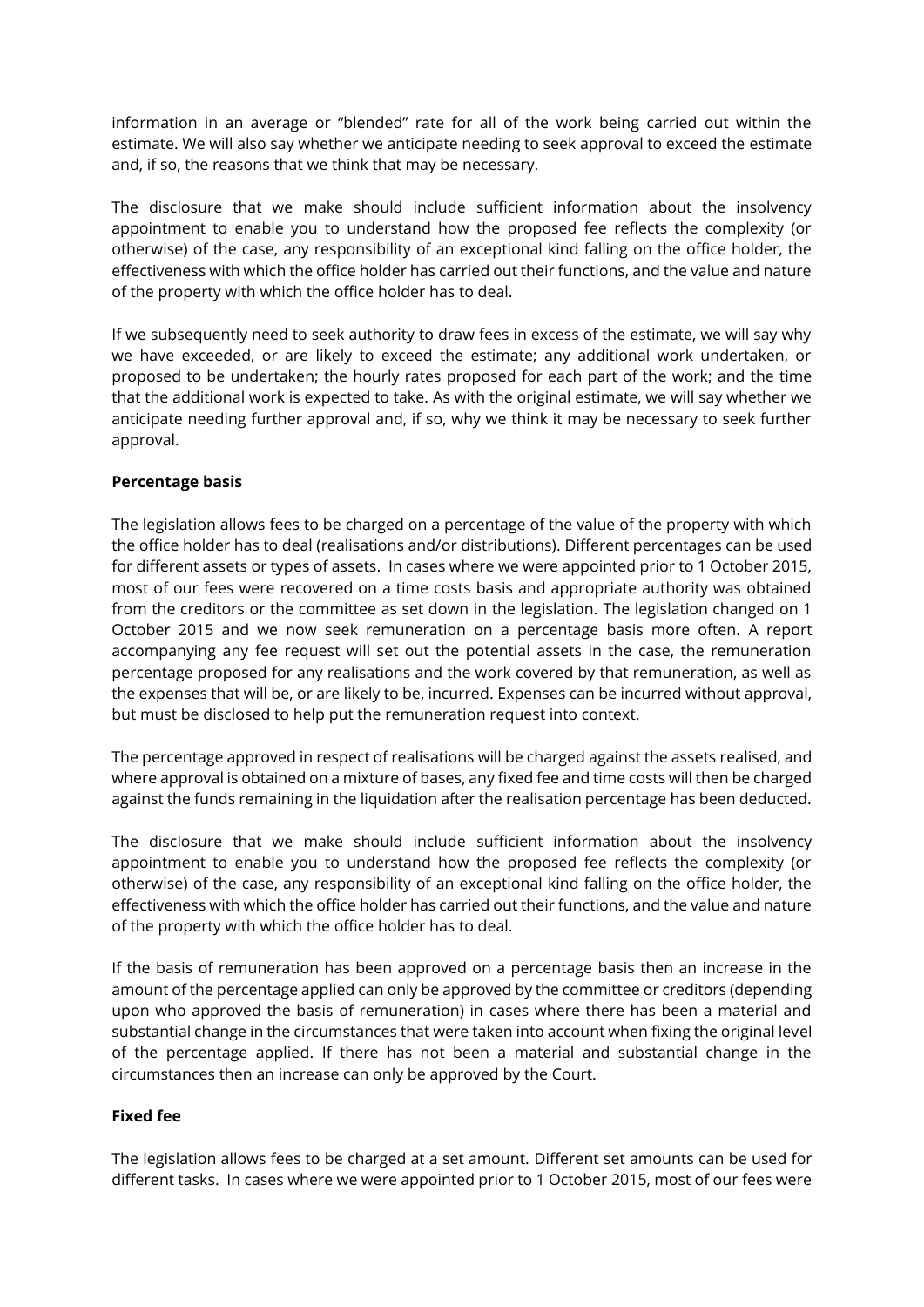recovered on a time costs basis and appropriate authority was obtained from the creditors or the committee as set down in the legislation. The legislation changed on 1 October 2015 and we now seek remuneration on a fixed fee basis more often. A report accompanying any fee request will set out the set fee that we proposed to charge and the work covered by that remuneration, as well as the expenses that will be, or are likely to be, incurred. Expenses can be incurred without approval, but must be disclosed to help put the remuneration request into context.

The disclosure that we make should include sufficient information about the insolvency appointment to enable you to understand how the proposed fee reflects the complexity (or otherwise) of the case, any responsibility of an exceptional kind falling on the office holder, the effectiveness with which the office holder has carried out their functions, and the value and nature of the property with which the office holder has to deal.

If the basis of remuneration has been approved on a fixed fee basis then an increase in the amount of the fixed fee can only be approved by the committee or creditors (depending upon who approved the basis of remuneration) in cases where there has been a material and substantial change in the circumstances that were taken into account when fixing the original level of the fixed fee. If there has not been a material and substantial change in the circumstances then an increase can only be approved by the Court.

## **Members' voluntary liquidations and Voluntary Arrangements**

The legislation changes that took effect from 1 October 2015 did not apply to members' voluntary liquidations (MVL), Company Voluntary Arrangements (CVA) or Individual Voluntary Arrangements (IVA). In MVLs, the company's members set the fee basis, often as a fixed fee. In CVAs and IVAs, the fee basis is set out in the proposals and creditors approve the fee basis when they approve the arrangement.

## **All bases**

Silva Insolvency & Recovery Services Ltd is not currently registered for VAT but may become so shortly. If it does so, the officeholder's remuneration invoiced to the insolvent estate will be subject to VAT at the prevailing rate (with the exception of Individual Voluntary Arrangements and Company Voluntary Arrangements which are VAT exempt).

## **Agent's Costs**

Charged at cost based upon the charge made by the Agent instructed, the term Agent includes:

- Solicitors/Legal Advisors
- Auctioneers/Valuers
- Accountants
- Quantity Surveyors
- Estate Agents
- Other Specialist Advisors

In new appointments made after 1 October 2015, the office holder will provide details of expenses to be incurred, or likely to be incurred, when seeking fee approval. When reporting to the committee and creditors during the course of the insolvency appointment the actual expenses incurred will be compared with the original estimate provided.